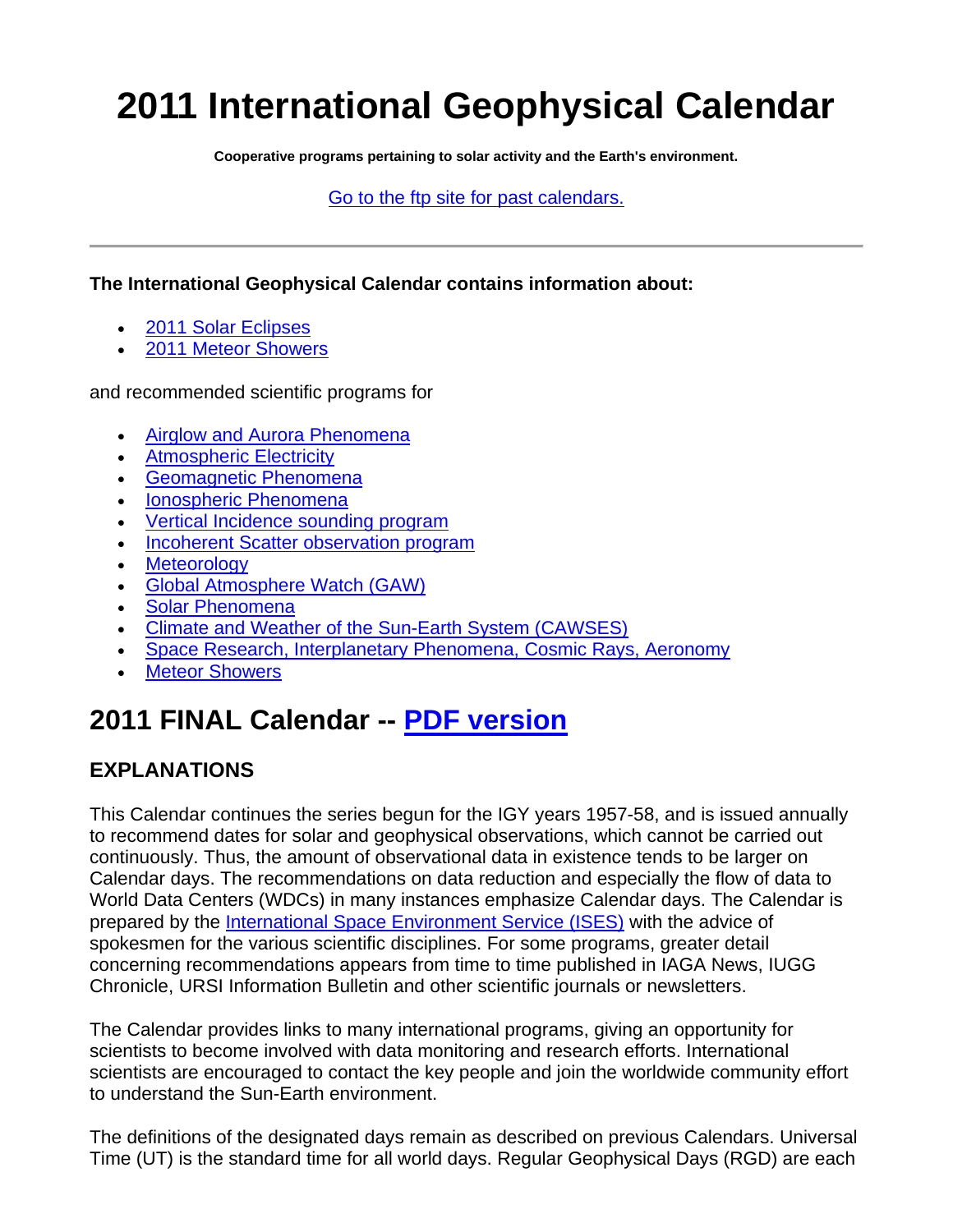Wednesday. Regular World Days (RWD) are three consecutive days each month (always Tuesday, Wednesday and Thursday near the middle of the month). Priority Regular World Days (PRWD) are the RWD which fall on Wednesdays. Quarterly World Days (QWD) are one day each quarter and are the PRWD which fall in the World Geophysical Intervals (WGI). The WGI are fourteen consecutive days in each season, beginning on Monday of the selected month, and normally shift from year to year. In 2010 the WGI are January, April, July and October.

The [2011 FINAL Calendar](ftp://ftp.ngdc.noaa.gov/STP/SOLAR_DATA/CALENDARS/IGC_CALENDAR/2011) is available in PDF format.

## <span id="page-1-0"></span>**2011 Solar Eclipses:**

The year 2011 has no full or annular eclipses; it does have four partial eclipses.

- a. **4 January 2011 partial solar eclipse** throughout Europe, northern Africa, east to India; maximum of 86% in Scandinavia; near 75% in London, near 73% in Paris, 58% in Madrid, 55% in Cairo, 10% in Karachi
	- o Map of [partial solar eclipse January 4, 2011.](http://eclipse.gsfc.nasa.gov/SEplot/SEplot2001/SE2011Jan04P.GIF)
	- o [Interactive Google map of partial solar eclipse January 4, 2011.](http://tinyurl.com/2011Jan04)
- b. **1 June 2011 partial solar eclipse** throughout northern Alaska, northern Canada, Greenland: maximum of 60% in northern Siberia near Finland; 46% in Reykjavik (Iceland), 40% in Greenland; 25% on Prince Edward Island, 12% in St. Johns (Newfoundland), 9% at St. Pierre et Miquelon; just northwest of Halifax (Nova Scotia) and Fredricton (New Brunswick), 3% at Fairbanks (Alaska)
	- o Map of [partial solar eclipse June 1, 2011.](http://eclipse.gsfc.nasa.gov/SEplot/SEplot2001/SE2011Jun01P.GIF)
	- o [Interactive Google map of partial solar eclipse June 1, 2011.](http://tinyurl.com/2011Jun01)
- c. **1 July 2011 partial solar eclipse** only in the ocean off Antarctica
	- o Map of [partial solar eclipse July 1, 2011.](http://eclipse.gsfc.nasa.gov/SEplot/SEplot2001/SE2011Jul01P.GIF)
	- o [Interactive Google map of partial solar eclipse July 1, 2011.](http://tinyurl.com/2011Jul01)
- d. **25 November 2011 partial solar eclipse** in Antarctica, New Zealand, barely Cape Town, South Africa; maximum of 90% in the ocean near Antarctica south of South America; 24% at Nelson (New Zealand), 28% at Christchurch (New Zealand); 30% at Invercargill (New Zealand), 6% at Hobart (Tasmania, Australia), 10% at Cape Town (South Africa)
	- o Map of [partial solar eclipse November 25, 2011.](http://eclipse.gsfc.nasa.gov/SEplot/SEplot2001/SE2011Nov25P.GIF)
	- o [Interactive Google map of partial solar eclipse November 25, 2011.](http://tinyurl.com/2011Nov25)

Information from Jay M. Pasachoff, Williams College (Williamstown, Massachusetts), Chair, International Astronomical Union's [Working Group on Eclipses,](http://www.eclipses.info/) based on work by Fred Espenak, NASA's Goddard Space Flight Center and provided as a Google Map by Xavier Jubier.

- **Eclipse References:**
	- o Fred Espenak, Fifty Year Canon of Solar Eclipses: 1986-2035, NASA Reference Publication 1178 Revised, July 1987.
	- o Leon Golub and Jay M. Pasachoff, [The Solar Corona,](http://www.williams.edu/Astronomy/corona) Cambridge University Press, 1998.
	- o [Jay M. Pasachoff](http://www.williams.edu/Astronomy/jay) and Alex Filippenko, [The Cosmos: Astronomy in the New](http://info.brookscole.com/pasachoff)  [Millennium,](http://info.brookscole.com/pasachoff) Brooks/Cole Publishers, 2002, 2004 and 2006.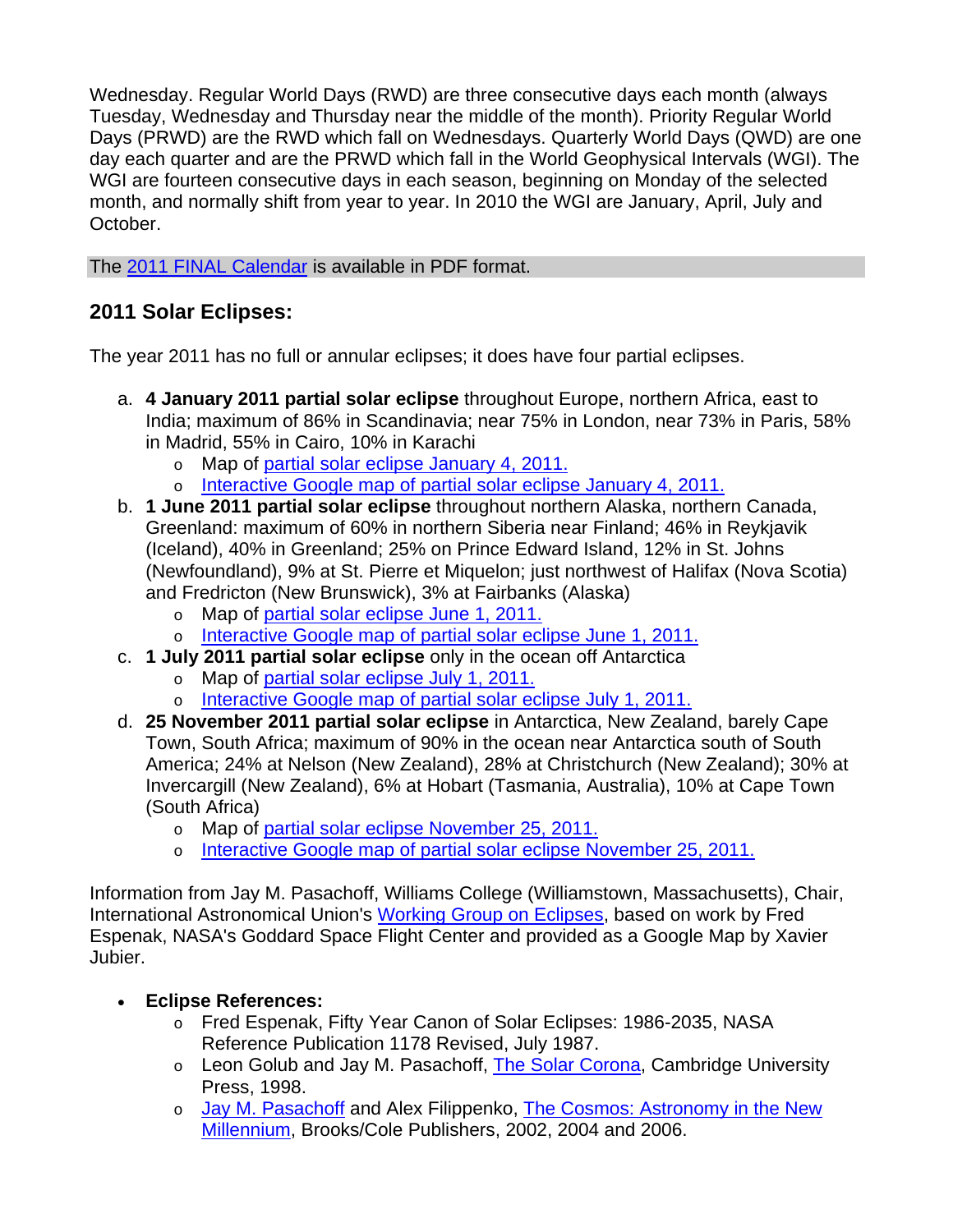- o Leon Golub and Jay M. Pasachoff, [Nearest Star: The Exciting Science of Our](http://www.williams.edu/astronomy/neareststar)  [Sun,](http://www.williams.edu/astronomy/neareststar) Harvard University Press, 2001.
- o Jay M. Pasachoff, [The Complete Idiot's Guide to the Sun](http://www.williams.edu/astronomy/sun), Alpha Books, 2003.

#### <span id="page-2-0"></span>**2011 Meteor Showers**

(selected by P. Jenniskens, SETI Institute, Mountain View, CA, Petrus.M.Jenniskens@nasa.gov):

- a. **Meteor outbursts** are unusual showers (often of short duration) from the crossing of relatively recent comet ejecta. Dates are for the year 2011.
	- o January 02, 20:47 UT, January beta Circinids: The 1-revolution dust trail of comet C/1969 T1 may be in Earth's path causing briefly a new meteor shower.
	- o June 02, 05:45 UT, Tau-Herculids: Encounter with the 1952-dust trail of comet 73P/Schwassmann-Wachmann 3. Meteors radiate from geocentric radiant R.A.  $= 214.2$  deg., Decl.  $= +33.5$  deg., and speed Vg  $= 12.9$  km/s.
	- o June 05, 05:44 UT, Alpha Circinids: Possible return of the alpha Circinid shower. Meteors radiate from  $R.A. = 218$  deg., Decl.  $= -70$  deg.
	- o October 8, 19:56 UT, Draconids: encounter with the 1900-dust trail of comet 21P/Giacobinni-Zinner. Rates up to 200/h (?) of slow-moving meteors are expected to radiate from near the head of Draco.
	- o November 16, 22:36 UT, Leonids: encounter with the 1800 AD dust trail of comet 55P/Tempel-Tuttle. Faint meteors.
	- o December 9, 19:34 UT, Pi-Eridanids: possible encounter with the 1-revolution (circa 1600 AD) dust trail of long-period comet (C/1854 L1) Klinkerfues.
- b. **Regular meteor showers:** The dates (based on UT in year 2011) for regular meteor showers are:
	- o Jan 01-Jan 06, peak Jan 04 02:20 UT (Quadrantids);
	- $\circ$  Apr 16-Apr 25, peak Apr 23 01h UT (Lyrids);
	- o Apr 19-May 28, main peak May 05 09h UT, plus broad component centered on May 07 23h UT (Eta Aquariids);
	- o May 22-Jul 02, peak Jun 07 23h UT (Daytime Arietids);
	- o May 20-Jul 05, peak Jun 09 22h UT (Daytime Zeta Perseids);
	- o Jun 05-Jul 17, peak Jun 28 22h (Daytime Beta Taurids);
	- o Jul 08-Aug 19, peak Jul 29 05h UT (Southern Delta Aquariids);
	- $\circ$  Jul 17-Aug 24, peak Aug 12 10:30 UT (Perseids);
	- o Sep 26-Oct 03, peak Oct 02 01h UT (Daytime Sextantids);
	- o Oct 02-Nov 07, peak Oct 22 12h UT (Orionids);
	- o Oct 31-Nov 23, peak Nov 17 23h UT (Leonids);
	- $\circ$  Nov 27-Dec 18, peak Dec 14 14:40 UT (Geminids);
	- o Dec 17-Dec 26, peak Dec 22 16h UT (Ursids).

#### **Meteor Shower Websites:**

- Meteor shower activity forecast from your own location -- [Peter Jenniskens](http://leonid.arc.nasa.gov/estimator.html)
- Shower names and data -- [IAU Meteor Data Center](http://www.astro.amu.edu.pl/%7Ejopek/MDC2007/index.php)
- Shower activity near-real time reports -- [International Meteor Organization](http://www.imo.net/)
- Announcements and reports of meteor outbursts -- [Minor Planet Center](http://minorplanetcenter.net/)
- Shower outburst activity forecast -- Institut de Mecanique celeste et de calcul des [ephemerides](http://www.imcce.fr/page.php?nav=en/ephemerides/phenomenes/meteor/index.php)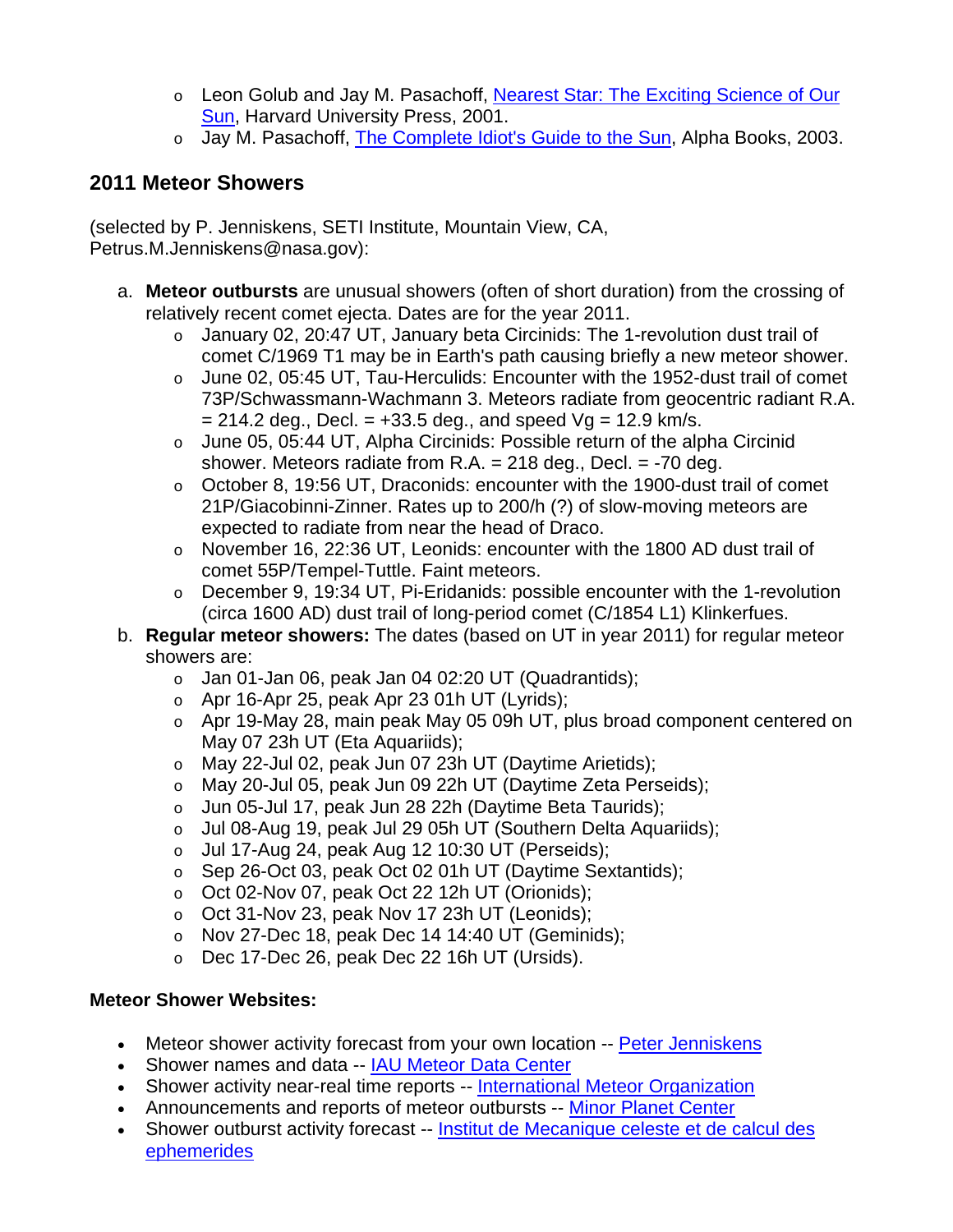#### **References:**

 Peter Jenniskens, Meteor showers and their parent comets. Cambridge University Press, 2006, 790 pp.

#### **Real Time Space Weather and Earth Effects**

The occurrence of **unusual solar or geophysical conditions** is announced or forecast by the [ISES](http://ises-spaceweather.org/) through various types of geophysical **"Alerts"** (which are widely distributed via the internet on a current schedule). Stratospheric warmings (STRATWARM) were also designated for many years. The meteorological telecommunications network coordinated by th[e World Meteorological Organization \(WMO\)](http://www.wmo.ch/) carries these worldwide Alerts once daily soon after 0400 UT. For definitions of Alerts see ISES ["Synoptic Codes for Solar and Geophysical](http://ises-spaceweather.org/)  [Data"](http://ises-spaceweather.org/), March 1990 and its amendments. For many years Retrospective World Intervals were selected and announced by [MONSEE \(Monitoring of the Sun-Earth Environment\)](http://www.ips.gov.au/IPSHosted/INAG/inag06/inag06.htm#10.1) and elsewhere to provide additional analyzed data for particular events studied in the ICSU [Scientific Committee on Solar-Terrestrial Physics \(SCOSTEP\)](http://www.yorku.ca/scostep/) programs.

# **RECOMMENDED SCIENTIFIC PROGRAMS (FINAL EDITION)**

(The following material was reviewed in 2010 by spokesmen of IAU, IAGA, WMO and URSI as suitable for coordinated geophysical programs in 2011.)

#### <span id="page-3-0"></span>**Airglow and Aurora Phenomena.**

Airglow and auroral observatories operate with their full capacity around the New Moon periods. However, for progress in understanding the mechanism of many phenomena, such as low latitude aurora, the coordinated use of all available techniques, optical and radio, from the ground and in space is required. Thus, for the airglow and aurora 7-day periods on the Calendar, ionosonde, incoherent scatter, special satellite or balloon observations, etc., are especially encouraged. Periods of approximately one weeks' duration centered on the New Moon are proposed for high resolution of ionospheric, auroral and magnetospheric observations at high latitudes during northern winter.

#### <span id="page-3-1"></span>**Atmospheric Electricity.**

Non-continuous measurements and data reduction for continuous measurements of atmospheric electric current density, field, conductivities, space charges, ion number densities, ionosphere potentials, condensation nuclei, etc.; both at ground as well as with radiosondes, aircraft, rockets; should be done with first priority on the RGD each Wednesday, beginning on 5 January 2011 at 0000 UT, 12 January at 0600 UT, 19 January at 1200 UT, 26 January at 1800 UT, etc. (beginning hour shifts six hours each week, but is always on Wednesday). Minimum program is at the same time on PRWD beginning with 12 January at 1200 UT. Data reduction for continuous measurements should be extended, if possible, to cover at least the full RGD including, in addition, at least 6 hours prior to indicated beginning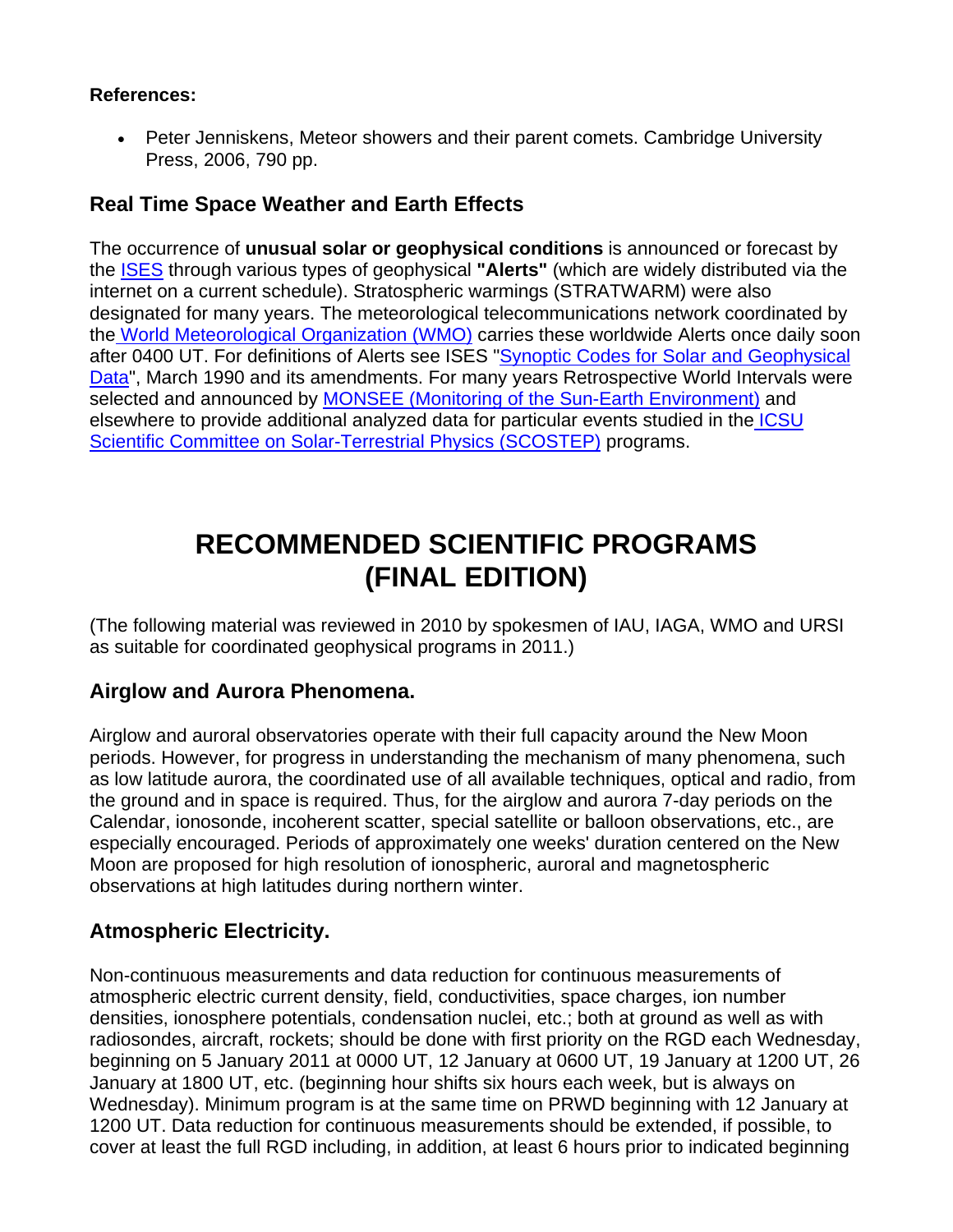time. Measurements prohibited by bad weather should be done 24 hours later. Results on sferics and ELF are wanted with first priority for the same hours, short-period measurements centered around the minutes 35-50 of the hours indicated. Priority Weeks are the weeks that contain a PRWD; minimum priority weeks are the ones with a QWD. The World Data Centre for Atmospheric Electricity, 7 Karbysheva, St. Petersburg 194018, USSR, is the collection point for data and information on measurements.

#### <span id="page-4-0"></span>**Geomagnetic Phenomena.**

It has always been a leading principle for geomagnetic observatories that operations should be as continuous as possible and the great majority of stations undertake the same program without regard to the Calendar.

Stations equipped for making magnetic observations, but which cannot carry out such observations and reductions on a continuous schedule are encouraged to carry out such work at least on RWD (and during times of MAGSTORM Alert).

#### <span id="page-4-1"></span>**Ionospheric Phenomena.**

Special attention is continuing on particular events that cannot be forecast in advance with reasonable certainty. These will be identified by Retrospective World Intervals. The importance of obtaining full observational coverage is therefore stressed even if it is only possible to analyze the detailed data for the chosen events. In the case of vertical incidence sounding, the need to obtain quarter-hourly ionograms at as many stations as possible is particularly stressed and takes priority over recommendation (a) below when both are not practical.

<span id="page-4-2"></span>For the **vertical incidence (VI) sounding program,** the summary recommendations are:

- a. All stations should make soundings on the hour and every quarter hour;
- b. On RWDs, ionogram soundings should be made at least every quarter hour and preferably every five minutes or more frequently, particularly at high latitudes;
- c. All stations are encouraged to make f-plots on RWDs; f-plots should be made for high latitude stations, and for so-called "representative" stations at lower latitudes for all days (i.e., including RWDs and WGIs) (Continuous records of ionospheric parameters are acceptable in place of f-plots at temperate and low latitude stations);
- d. Copies of all ionogram scaled parameters, in digital form if possible, be sent to WDCs;
- e. Stations in the eclipse zone and its conjugate area should take continuous observations on solar eclipse days and special observations on adjacent days. See also recommendations under Airglow and Aurora Phenomena.

<span id="page-4-3"></span>For the 2011 **[incoherent scatter observation program](http://e7.eiscat.se/Members/ingemar/skedule/WD2011.htm)**, every effort should be made to obtain measurements at least on the Incoherent Scatter Coordinated Observation Days, and intensive series should be attempted whenever possible in WGIs, on Dark Moon Geophysical Days (DMGD) or the Airglow and Aurora Periods. The need for collateral VI observations with not more than quarter-hourly spacing at least during all observation periods is stressed.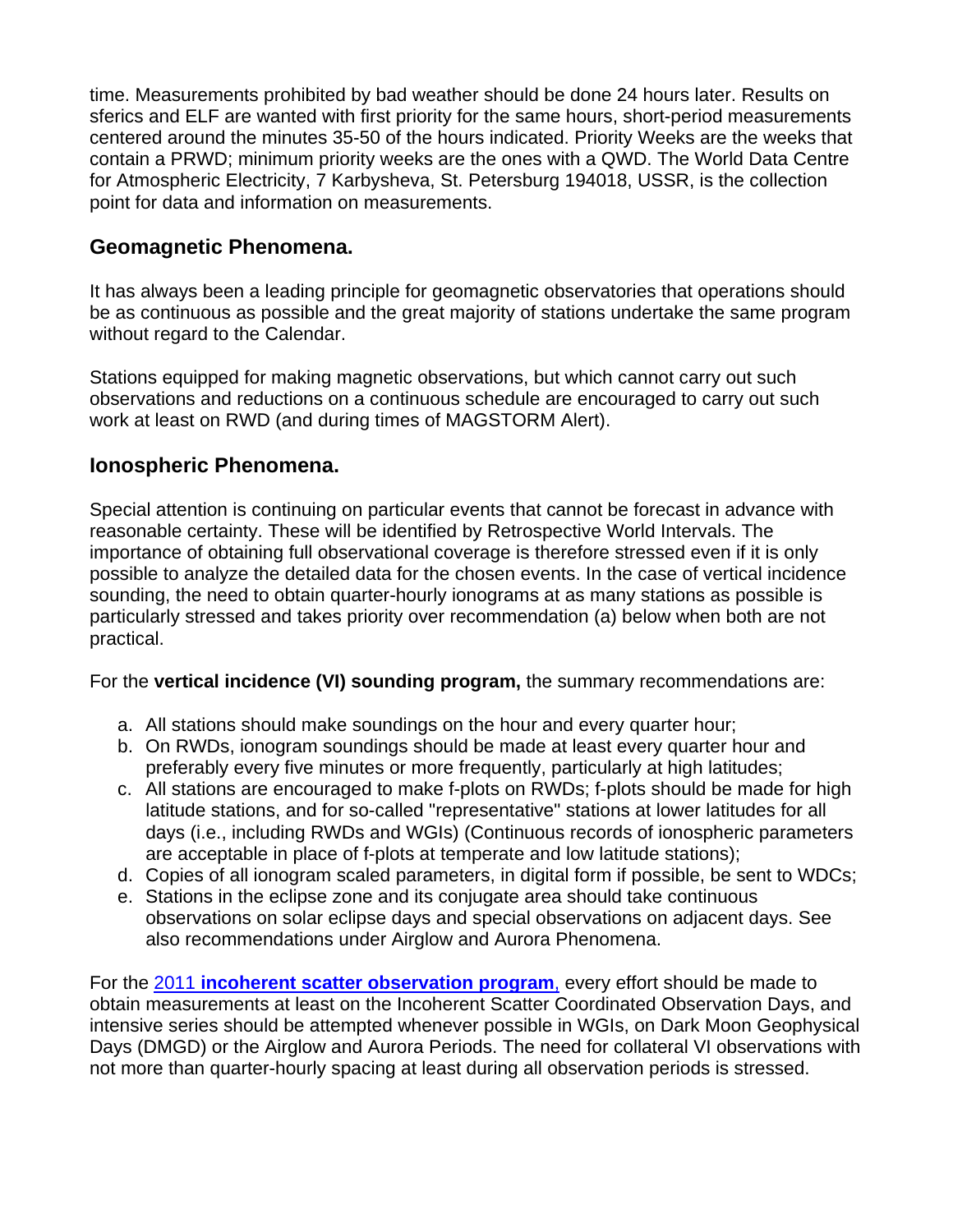Special programs include:

- **Meteors** Global Measurements of the Meteor Input Function, to study the sporadic meteor distribution throughout the hemisphere wherever there are HPLA radars, to cover the vernal and autumnal equinoxes 2011, to study sporadic E layer fluctuations not influenced by strong meteor flux variations (A. Pellinen-Wannberg -- Asta.Pellinen-Wannberg@irf.se).
- **Planetary waves** Investigation of planetary-scale waves in the ionosphere. Measure the neutral wind throughout the MLT region during periods of both planetary waves and strong non-migrating tides in the neutral atmosphere, measure the response of the F-region ionosphere to atmospheric waves (global) and during the same time period, examine the mechanism responsible for modulating the global- scale structure of the ionosphere at low and middle latitudes (S. England - england@ssl.berkeley.edu).
- **Synoptic** -- Wide coverage of the F-region, augmented with topside or E-region measurements to fill in areas of the data bases that have relatively little data (I. Haggstrom -- ingemar@eiscat.se).
- AO -- [Arecibo Observatory](http://www.naic.edu/aisr/olmon2/omframedoc.html);
- JRO -- [Jicamarca Radio Observatory](http://jro.igp.gob.pe/english/radar/operation/real-time_en.php).

Special programs: Dr. Ingemar Haggstrom, EISCAT, Box 812, SE-98128 Kiruna, Sweden; tel: +46 98079155;Fax: +46 98079159; e-mail ingemar@eiscat.se; URSI Working Group G.5. See the [2011 Incoherent Scatter Coordinated Observation Days \(URSI-ISWG\)](http://e7.eiscat.se/Members/ingemar/skedule/WD2011.htm) webpage for complete 2011 definitions.

For the ionospheric drift or wind measurement by the various radio techniques, observations are recommended to be concentrated on the weeks including RWDs.

For traveling ionosphere disturbances, propose special periods for coordinated measurements of gravity waves induced by magnetospheric activity, probably on selected PRWD and RWD.

For the ionospheric absorption program half-hourly observations are made at least on all RWDs and half-hourly tabulations sent to WDCs. Observations should be continuous on solar eclipse days for stations in eclipse zone and in its conjugate area. Special efforts should be made to obtain daily absorption measurements at temperate latitude stations during the period of Absorption Winter Anomaly, particularly on days of abnormally high or abnormally low absorption (approximately October-March, Northern Hemisphere; April-September, Southern Hemisphere).

For back-scatter and forward scatter programs, observations should be made and analyzed at least on all RWDs.

For synoptic observations of mesospheric (D region) electron densities, several groups have agreed on using the RGD for the hours around noon.

For ELF noise measurements involving the earth-ionosphere cavity resonances any special effort should be concentrated during the WGIs.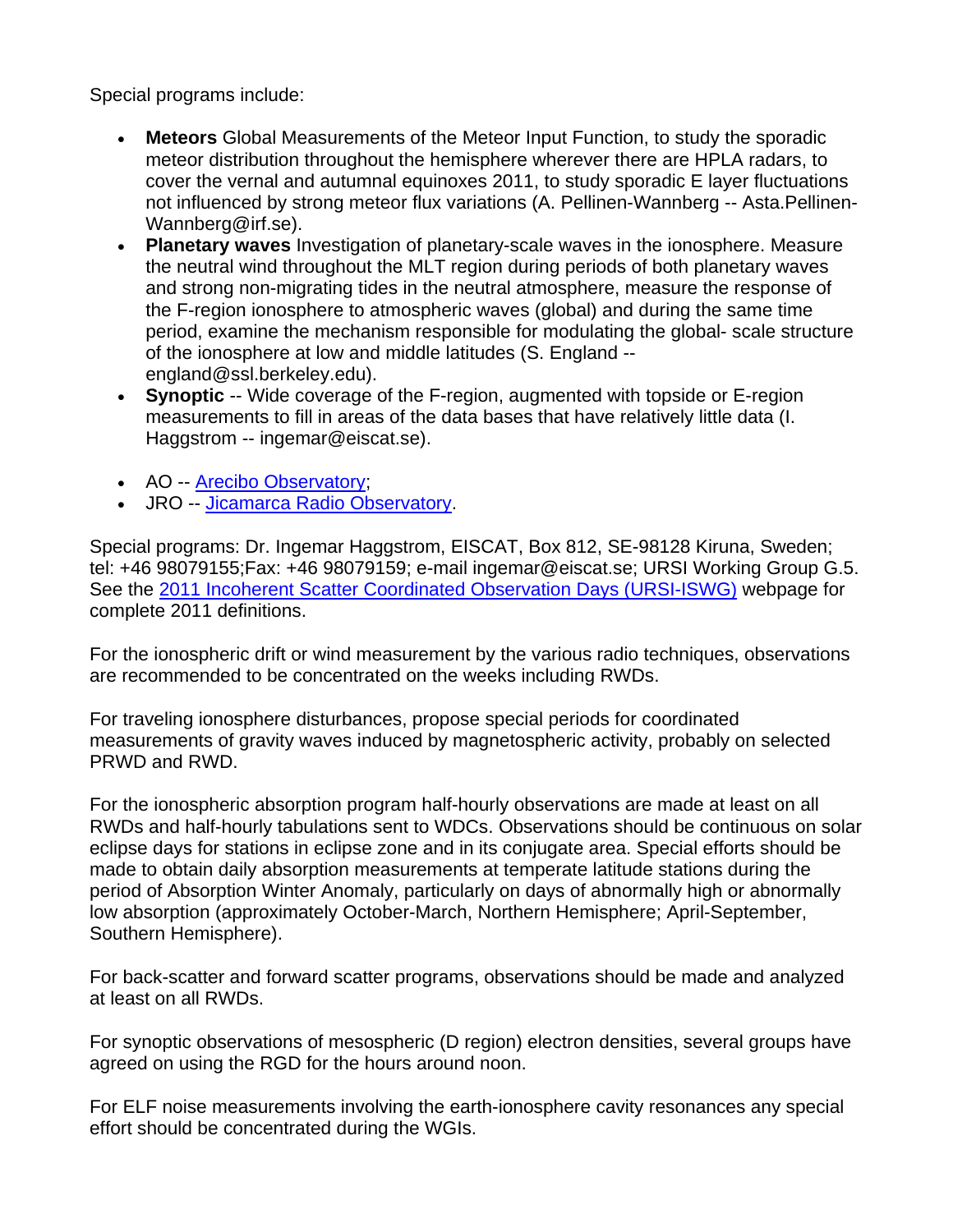It is recommended that more intensive observations in all programs be considered on days of unusual meteor activity.

#### <span id="page-6-0"></span>**Meteorology.**

Particular efforts should be made to carry out an intensified program on the RGD -- each Wednesday, UT. A desirable goal would be the scheduling of meteorological rocketsondes, ozone sondes and radiometer sondes on these days, together with maximum-altitude rawinsonde ascents at both 0000 and 1200 UT.

During **WGI and STRATWARM Alert Intervals,** intensified programs are also desirable, preferably by the implementation of RGD-type programs (see above) on Mondays and Fridays, as well as on Wednesdays.

### <span id="page-6-1"></span>**Global Atmosphere Watch (GAW).**

The [World Meteorological Organization \(WMO\)](http://www.wmo.ch/) Global Atmosphere Watch (GAW) integrates many monitoring and research activities involving measurement of atmospheric composition. Serves as an early warning system to detect further changes in atmospheric concentrations of greenhouse gases, changes in the ozone layer and in the long range transport of pollutants, including acidity and toxicity of rain as well as of atmospheric burden of aerosols (dirt and dust particles). Contact WMO, 7 bis avenue de la Paix, P.O. Box 2300, 1211 Geneva, Switzerland.

#### <span id="page-6-2"></span>**Solar Phenomena.**

Observatories making specialized studies of solar phenomena, particularly using new or complex techniques, such that continuous observation or reporting is impractical, are requested to make special efforts to provide to WDCs data for solar eclipse days, RWDs and during PROTON/FLARE ALERTS. The attention of those recording solar noise spectra, solar magnetic fields and doing specialized optical studies is particularly drawn to this recommendation.

## <span id="page-6-3"></span>**CAWSES (Climate and Weather of the Sun-Earth System).**

Program within the SCOSTEP (Scientific Committee on Solar-Terrestrial Physics): 2004- 2008. Its focus is to mobilize the community to fully utilize past, present, and future data; and to produce improvements in space weather forecasting, the design of space- and Earthbased technological systems, and understanding the role of solar-terrestrial influences on Global Change. Contact is Susan Avery (susan.avery@colorado.edu), Chair of CAWSES Science Steering Group. Program theme areas are:

- Solar Influence on Climate -- M. Lockwood and L. Gray (UK);
- Space Weather: Science and Applications -- J. Kozyra (USA) and K. Shibata (Japan);
- Atmospheric Coupling Processes -- F. Luebken (Germany) and J. Alexander (USA);
- Space Climatology -- C. Frolich (Switzerland) and J. Sojka (USA); and
- Capacity Building and Education, M.A. Geller (USA).
- See the **CAWSES** website for more information.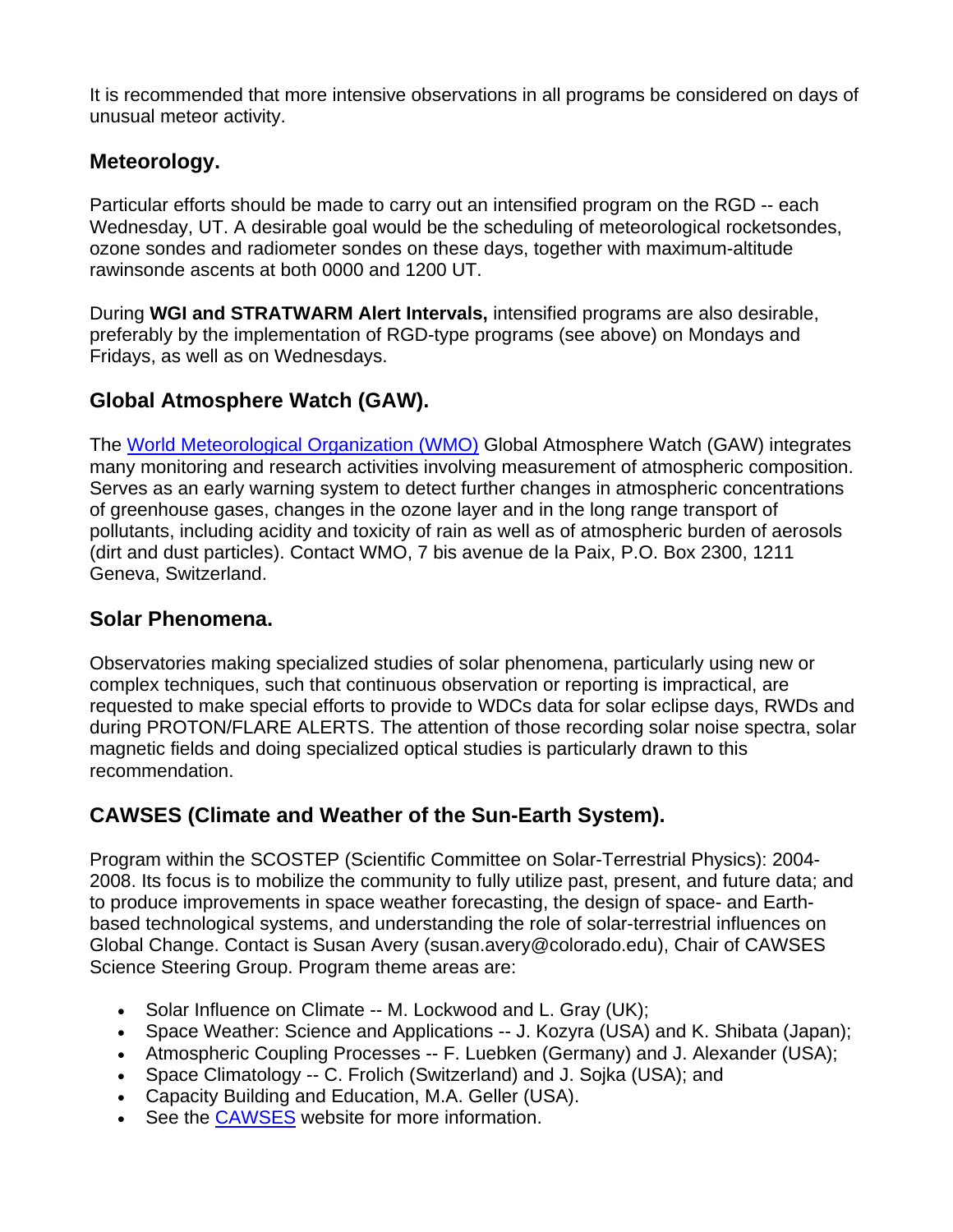**ILWS ([International Living With a Star\)](http://ilwsonline.org/)** International effort to stimulate, strengthen, and coordinate space research to understand the governing processes of the connected Sun-Earth System as an integrated entity. Contact M. Gukathakurta at madhulika.guhathakurta@nasa.gov or info@ilwsonline.org.

**ISWI ([International Space Weather Initiative](http://www.iswi-secretariat.org/)) -- a program of international cooperation to** advance the space weather science by a combination of instrument deployment, analysis and interpretation of space weather data from the deployed instruments in conjunction with space data, and communicate the results to the public and students. ISWI is a follow-up activity to the successful IHY 2007, but focusing exclusively on space weather. The goal of the ISWI is to develop the scientific insight necessary to understand the science, and to reconstruct and forecast near-Earth space weather. This includes instrumentation, data analysis, modeling, education, training, and public outreach. Contact J. Davila at Joseph.M.Davila@Nasa.gov.

#### <span id="page-7-0"></span>**Space Research, Interplanetary Phenomena, Cosmic Rays, Aeronomy.**

Experimenters should take into account that observational effort in other disciplines tends to be intensified on the days marked on the Calendar, and schedule balloon and rocket experiments accordingly if there are no other geophysical reasons for choice. In particular it is desirable to make rocket measurements of ionospheric characteristics on the same day at as many locations as possible; where feasible, experimenters should endeavor to launch rockets to monitor at least normal conditions on the Quarterly World Days (QWD) or on RWDs, since these are also days when there will be maximum support from ground observations. Also, special efforts should be made to assure recording of telemetry on QWD and Airglow and Aurora Periods of experiments on satellites and of experiments on spacecraft in orbit around the Sun.

#### <span id="page-7-1"></span>**Meteor showers.**

Of particular interest are both predicted and unexpected showers from the encounter with recent dust ejecta of comets (meteor outbursts). The period of activity, level of activity, and magnitude distributions need to be determined in order to provide ground truth for comet dust ejection and meteoroid stream dynamics models. Individual orbits of meteoroids can also provide insight into the ejection circumstances. If a new (1-2 hour duration) shower is observed due to the crossing of the 1-revolution dust trail of a (yet unknown) Earth threatening long-period comet, observers should pay particular attention to a correct determination of the radiant and time of peak activity in order to facilitate predictions of future encounters. Observations of meteor outbursts should be reported to the I.A.U. Minor Planet Center (dgreen@cfa.harvard.edu) and International Meteor Organization (visual@imo.net). The activity curve, mean orbit, and particle size distribution of minor annual showers need to be characterised in order to understand their relationship to the dormant comets among near-Earth objects. Annual shower observations should be reported to national meteor organizations, or directly to the [International Meteor Organization](http://www.imo.net/). Meteoroid orbits are collected by the [IAU Meteor Data Center](http://www.astro.sk/%7Ene/IAUMDC/Ph2003/).